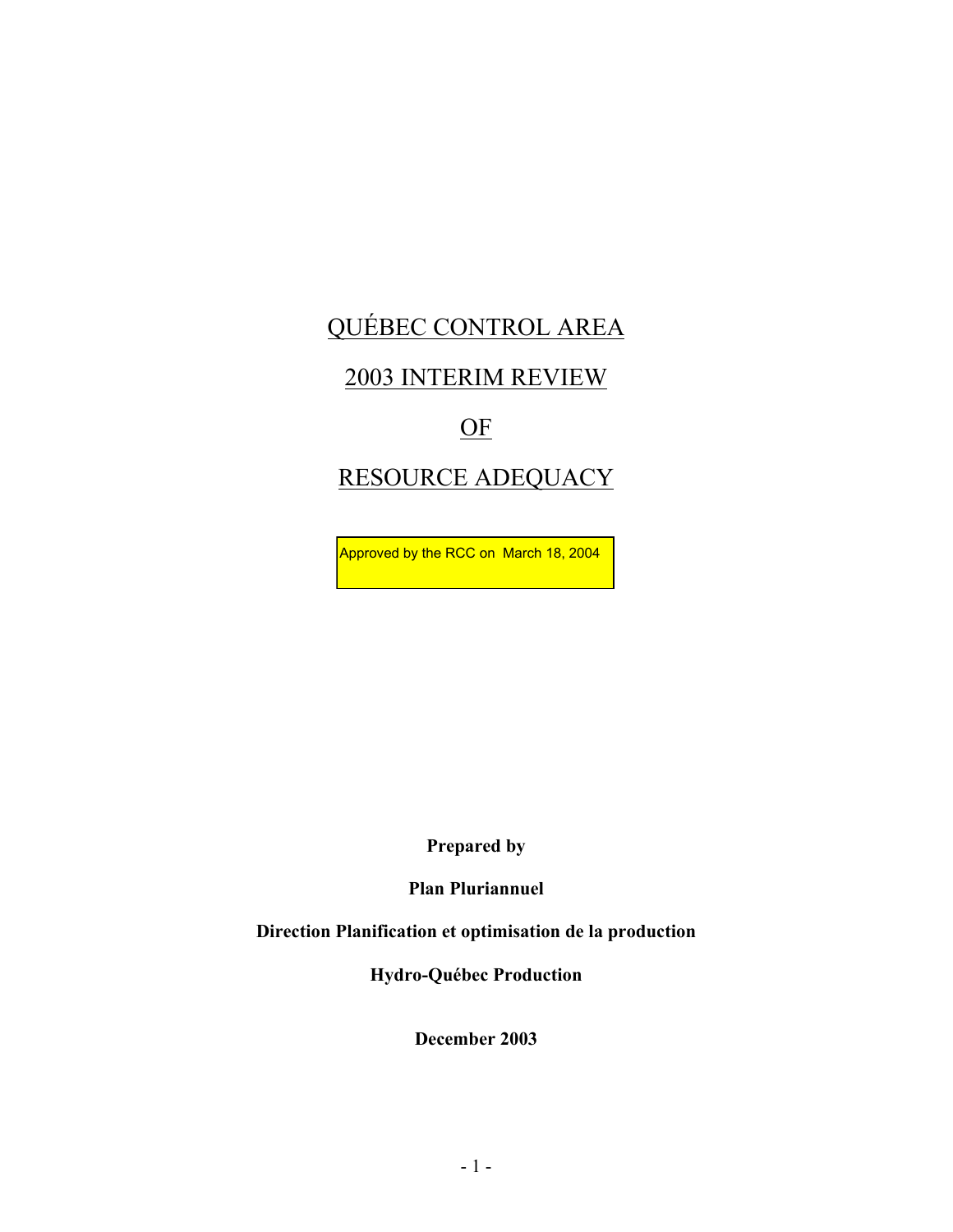#### **Executive summary**

This is the Québec Control Area 2003 Annual Interim Assessment ("*2003 Interim Review*") of its 2002 Area Review of Resource Adequacy covering the period between November 2003 through October 2007. This *2003 Interim Review* is done to comply with the Reliability Assessment Program established by the Northeast Power Coordinating Council (NPCC). This assessment follows the resource adequacy review guidelines as outlined in the NPCC B-8 Document "Guidelines for Area Review of Resource Adequacy".

This *2003 Interim Review* underlines the changes in assumptions that had to be made since the submission of the 2002 Triennial Review and assesses the impact of these changes on the reliability of the Québec Control Area.

Results of this *2003 Interim Review* show that the Québec Control Area complies with the NPCC resource adequacy reliability criterion under both the Base and High Load Forecast Scenarios. However, 75 MW of additional net resources or reserve sharing will be needed for the last year, 2006/2007, of the period under study in the High Load Forecast Scenario.

## **Introduction**

This *2003 Interim Review* is the first update of the Québec's 2002 Triennial Review of Resource Adequacy since it was approved in November 2002. The major assumptions of this *2003 Interim Review* are consistent with the Hydro-Québec's Strategic Plan 2004- 2008 published in December 2003 and the "État d'avancement du Plan d'approvisionnement 2002-2011" of Hydro-Québec Distribution filed before the Québec Energy Board (Régie de l'énergie du Québec) in October 2003.

## **Assumptions Changes**

## **Load**

## Base Load Forecast Scenario

The internal load forecast of the Québec Control Area for the period 2003 through 2007 published in fall 2003 has increased as compared to the forecast used in the 2002 Triennial Review due to a higher rate of growth for both the residential and large industrial customers demand. For the 2003/2004 winter peak period, the internal peak load forecast is 34 563 MW and the firm sales outside the Québec Control Area are about 100 MW higher than indicated in the 2002 Triennial Review, mainly because of a repeated contract with Cornwall Electric. This results in a total peak load forecast of 35 035 MW which is 957 MW higher than the forecast in the 2002 Triennial Review. For the following years of the period under assessment, the differences between the two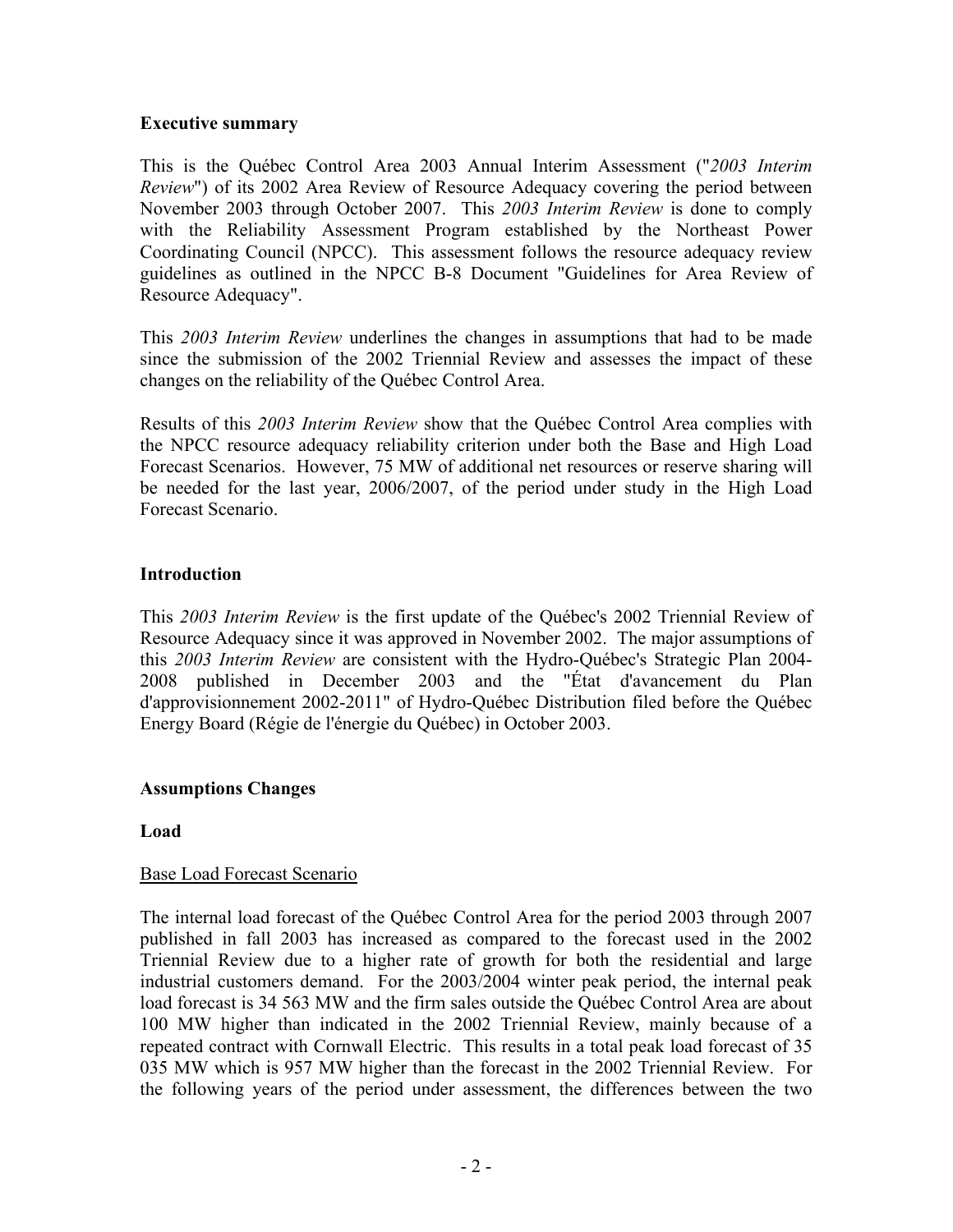winter peak load forecasts stay between 850 MW and 950 MW as shown in Table 1 and Figure 1.

## **Table 1**

| Base Load Forecast Annual Peak Load (in MW) |                |              |                   |
|---------------------------------------------|----------------|--------------|-------------------|
|                                             | Triennial 2002 | Interim 2003 | <b>Difference</b> |
| 2003/2004                                   | 34 078         | 35 035       | 957               |
| 2004/2005                                   | 34 587         | 35 4 35      | 848               |
| 2005/2006                                   | 34 956         | 35 855       | 899               |
| 2006/2007                                   | 35 244         | 36 193       | 949               |

#### **Figure 1**



The load duration curve used for the forecast of power requirement in this *2003 Interim Review* is slightly different than the one used in the 2002 Triennial Review in order to reflect customer consumption patterns. This change to the load duration curve requires about 115 MW of additional required reserves.

## High Load Forecast Scenario

The winter peak load forecast for the High Load Scenario over the period 2003 through 2007 was increasing at an average annual rate of 2,25 % in the 2002 Triennial Review. For the *2003 Interim Review,* this winter peak load forecast grows at an average annual rate of 2,03 % as shown in Table 2 and Figure 2. The High Load Scenario is built by adding some potential load growth over the Base Load Scenario and this potential load growth increases as we look at years farther from the current year. Even if the winter peak load forecasts in the Base Load Scenario has increased for around 900 MW between the 2002 Triennial Review and the *2003 Interim Review,* the High Load forecasts were reduced as the time delay from now is reduced and so the additional potential for load growth is smaller.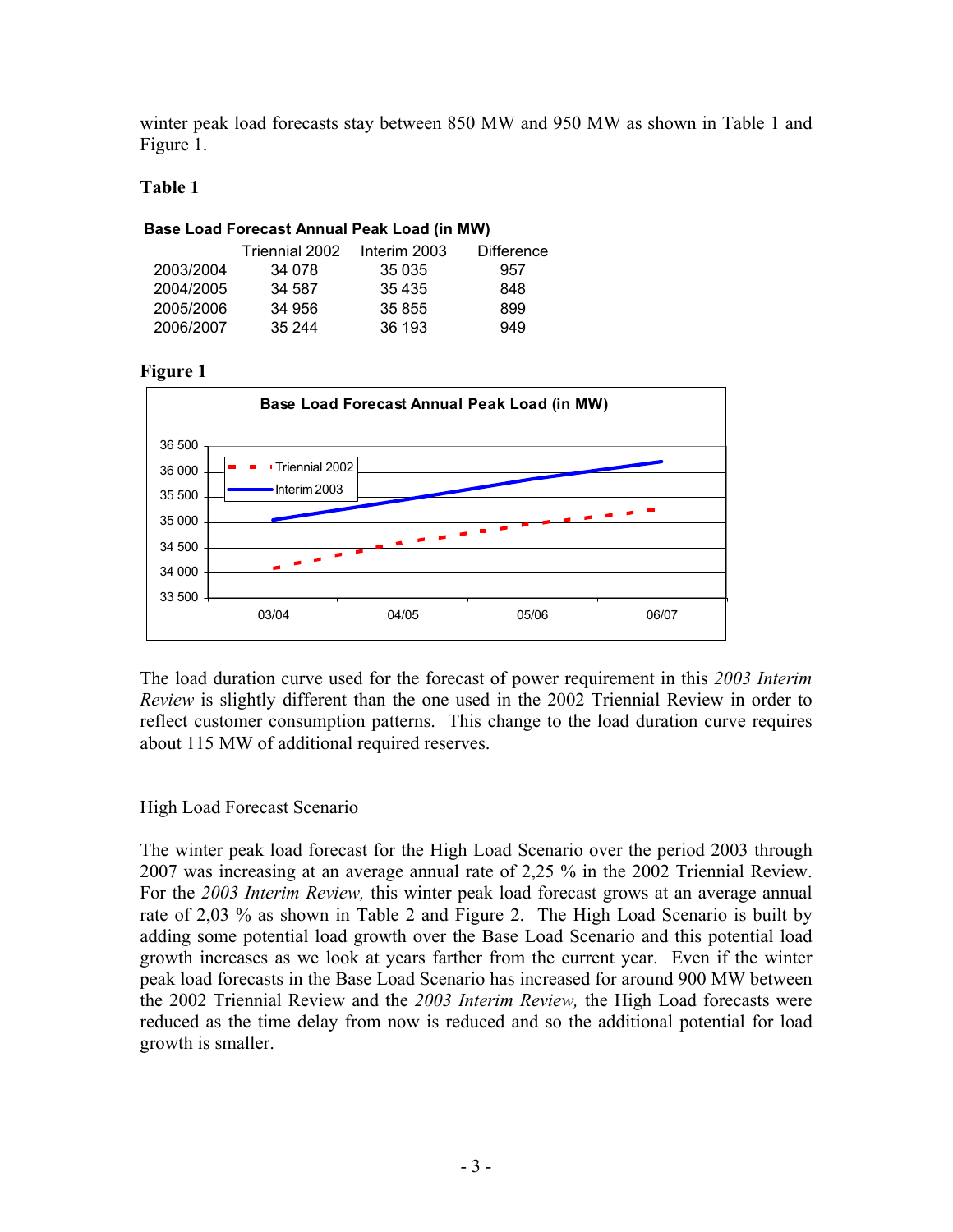## **Table 2**

#### **High Load Forecast Annual Peak Load (in MW)**

|           | Triennial 2002 | Interim 2003 | Difference |
|-----------|----------------|--------------|------------|
| 2003/2004 | 35 530         | 35 507       | -23        |
| 2004/2005 | 36 400         | 36 216       | -184       |
| 2005/2006 | 37 270         | 36 998       | -272       |
| 2006/2007 | 37 990         | 37 719       | -271       |

#### **Figure 2**



## **Resources**

For the 2003/2004 period, the net available resources are 259 MW lower than forecasted in the 2002 Triennial Review. For the 2004/2005, 2005/2006 and 2006/2007 winter periods, the net available resources increase respectively of 168 MW, 509 MW and 782 MW , as shown in Table 3 and Figure 3. These differences in net available resources take into account the short term calls for tenders of 540 MW, 810 MW and 500 MW forecasted respectively for the years 2004/2005, 2005/2006 and 2006/2007 and identified by Hydro-Québec Distribution in Table 6.3.1 page 31 of the document entitled "État d'avancement du Plan d'approvisionnement 2002-2011" filed before the Québec Energy Board in October 2003. This document is available on the Québec Energy Board's web site (http://regie-energie.qc.ca/audiences/EtatApproHQD/Etat\_22nov02.pdf).

Since Hydro-Québec has submitted its data for the North American Electric Reliability Council (NERC) 2003/2004 Winter Assessment, which was published on November 14, 2003, several actions have been taken by the Québec Area to increase available resources. For example, Hydro-Québec Production commissioned in December 2003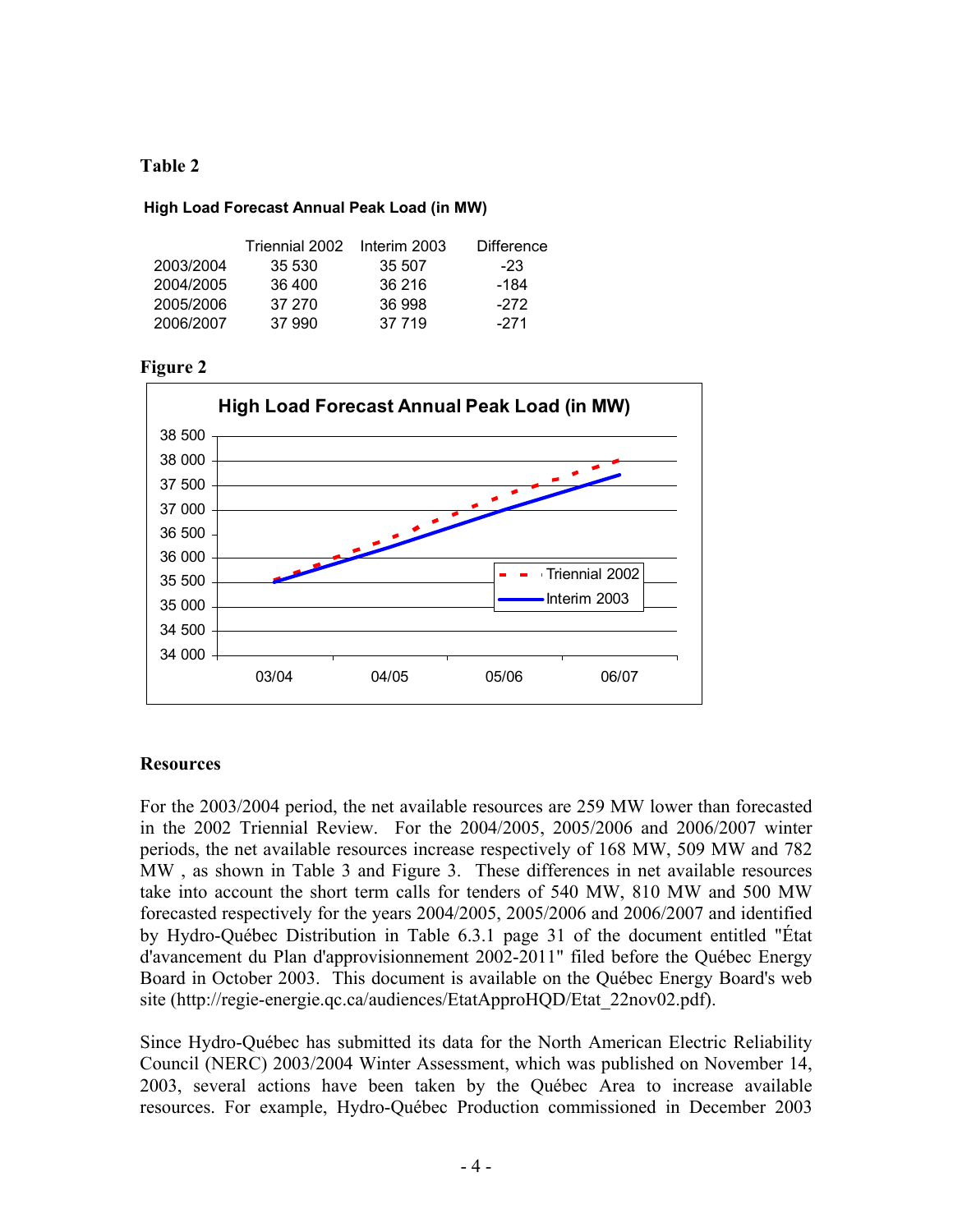rather than May 2004 the second unit (439 MW) at the Sainte-Marguerite 3 generating station and signed power purchase contracts for 232 MW with private producers in Québec for January and February 2004. Details of total planned resources for the *2003 Interim Review* can been seen in Table 4.

The following changes to the available resources included to the *2003 Interim Review* were made since the publication of the 2002 Triennial Review :

- Addition of a new Combined Cycle Gas Turbine at Bécancour with generating capacity of 510 MW, owned by TransCanada Energy and forecasted to operate in October 2006;
- Addition of a new Hydro-Québec Production hydroelectric generating station (Mercier 32 MW) forecasted to operate in October 2006;
- Addition of generating capacity at the Outardes-4 hydroelectric generating station  $(28 \text{ MW})$ ;
- Additional power purchases from independent power producers for a total capacity of 210 MW;
- Reduction of 100 MW of interruptible load from a large industrial customer under long term interruptible contract.

Also, Hydro-Québec Distribution has signed for more than 800 MW of interruptible load with large industrial customers in Québec for the December 2003 through November 2004 period. These interruptible loads are not included in this *2003 Interim Review*.

## **Table 3**

#### **Total Planned Resources (in MW)**

|           | Triennial 2002 | Interim 2003 | <b>Difference</b> |
|-----------|----------------|--------------|-------------------|
| 2003/2004 | 38 795         | 38 536       | -259              |
| 2004/2005 | 38 943         | 39 111       | 168               |
| 2005/2006 | 39 498         | 40 007       | 509               |
| 2006/2007 | 39 568         | 40 348       | 780               |

**Figure 3** 

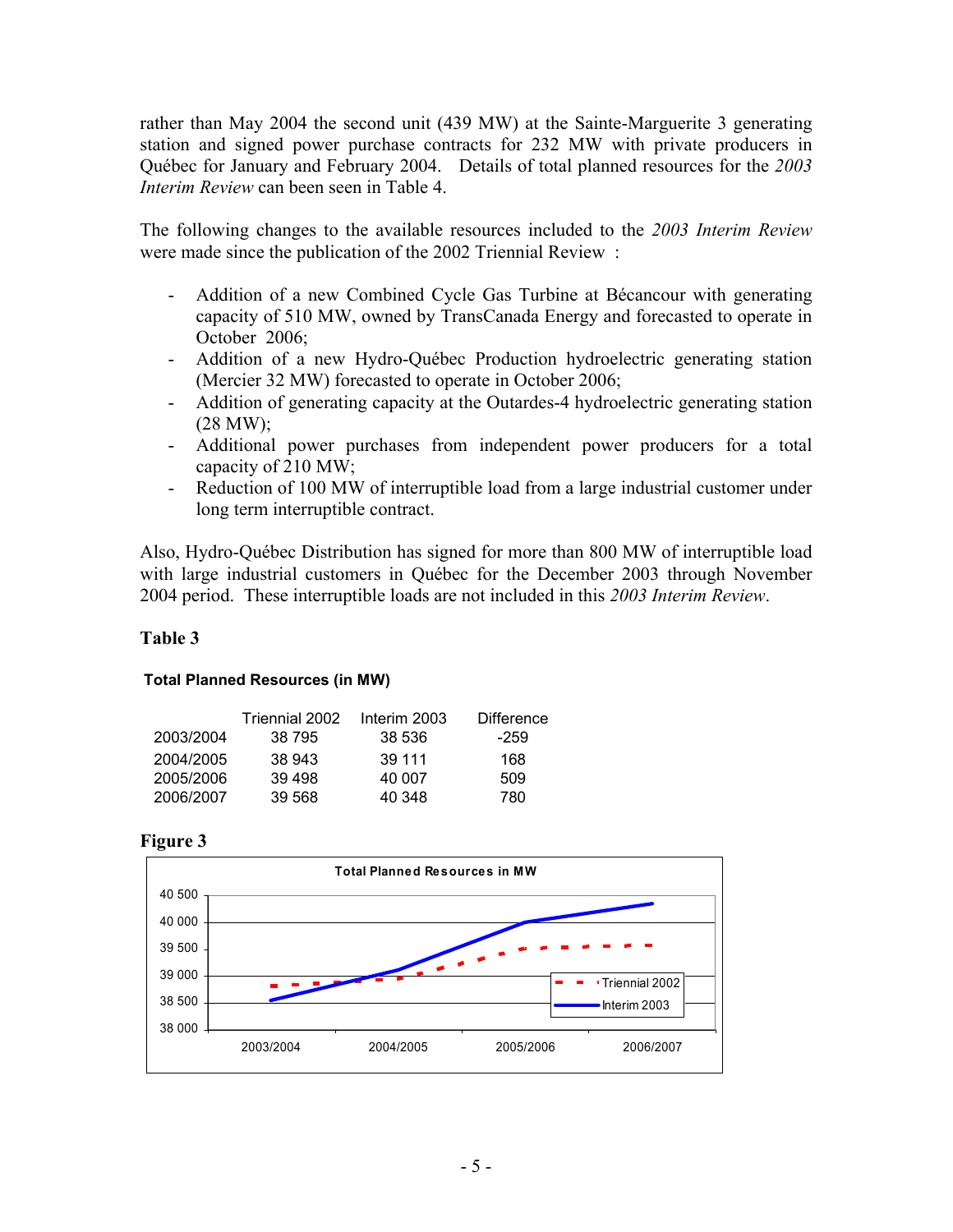#### **Table 4**

| Québec Interim Review 2003                       |             |           |           |           |  |
|--------------------------------------------------|-------------|-----------|-----------|-----------|--|
| <b>Planned Net Resources (in MW)</b>             |             |           |           |           |  |
|                                                  | 2003/2004   | 2004/2005 | 2005/2006 | 2006/2007 |  |
| Available and Committed<br>Generation            | 30 814      | 31 458    | 32 004    | 32 661    |  |
| <b>Firm Purchases</b>                            | 7 207       | 7 1 3 8   | 7488      | 7 1 7 2   |  |
| Interruptible Load                               | 515         | 515       | 515       | 515       |  |
| <b>Total Planned Net Resources</b>               | 38 536      | 39 111    | 40 007    | 40 348    |  |
| <b>Available and Commited Generation (in MW)</b> |             |           |           |           |  |
|                                                  | 2003/2004   | 2004/2005 | 2005/2006 | 2006/2007 |  |
| Hydro-Québec Actual Units                        | 30 814      | 31 294    | 31 267    | 31 257    |  |
| Refurbishing                                     | $\mathbf 0$ | 19        | 49        | 101       |  |
| Grand-Mère Station                               | 0           | 81        | 81        | 81        |  |
| <b>Upgrading Outardes-3</b>                      | 0           | 64        | 128       | 190       |  |
| <b>Toulnustouc Station</b>                       | 0           | 0         | 465       | 465       |  |
| <b>Upgrading Outardes-4</b>                      | 0           | 0         | 14        | 28        |  |
| <b>Mercier Station</b>                           | 0           | 0         | 0         | 32        |  |
| Trans-Canada Energy c.c.                         | $\Omega$    | 0         | $\Omega$  | 507       |  |
| <b>Total Generation</b>                          | 30 814      | 31 458    | 32 004    | 32 661    |  |
| Firm Purchases (in MW)                           |             |           |           |           |  |
|                                                  | 2003/2004   | 2004/2005 | 2005/2006 | 2006/2007 |  |
| <b>Churchill Falls</b>                           | 5 0 64      | 5058      | 5 0 9 3   | 5 0 8 7   |  |
| <b>NB Power</b>                                  | 200         | 200       | 200       | 200       |  |
| Private Producers in Québec                      | 1 543       | 1 340     | 1 3 8 5   | 1 3 8 5   |  |
| <b>New York Generators</b>                       | 400         |           |           |           |  |
| <b>Short Term Calls for Tenders</b>              |             | 540       | 810       | 500       |  |
| <b>Total Firm Purchases</b>                      | 7 207       | 7 1 3 8   | 7488      | 7 1 7 2   |  |
|                                                  |             |           |           |           |  |

#### **RESULTS**

Québec Control Area uses the Loss of Load Expectation (LOLE) approach in determining generation requirements with a criterion of 2.4 hours per year, which meets the NPCC resource adequacy criterion. Except some minor and required model parameter updates, there is no change in the model used for this *2003 Interim Review* and the 2002 Triennial Review.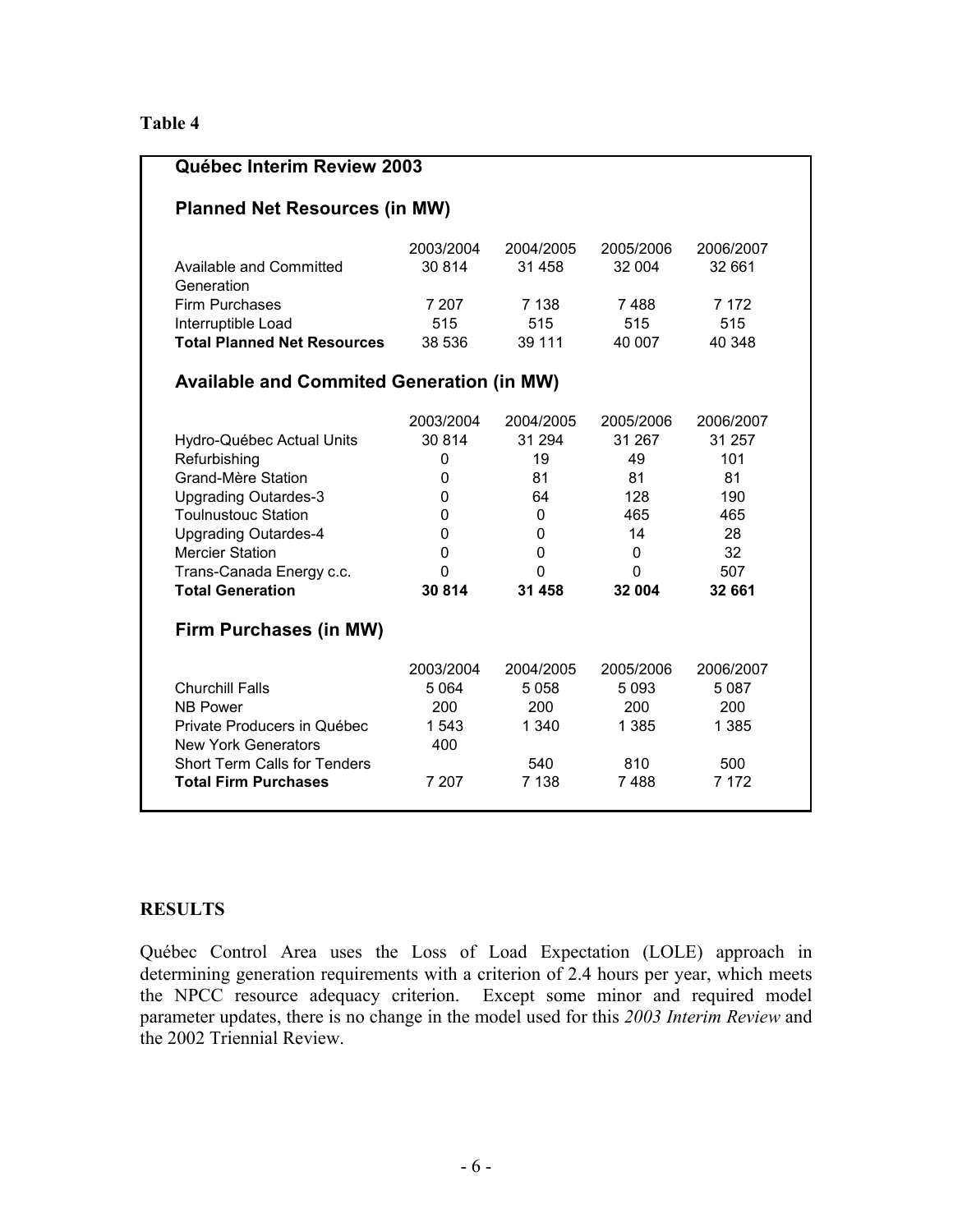#### Base Load Forecast Scenario

Table 5 summarizes the Québec Control Area system Loss of Load Expectation (LOLE) results for the Base Load Forecast Scenario and Table 6 shows the required and observed reserves for the *2003 Interim Review*. They indicate that Québec Area is in compliance for the period from 2003 through 2007 with the NPCC criterion under the Base Load Forecast Scenario.

#### **Table 5**

#### **Base Case LOLE**

| Year      | 2002 Triennial Review | 2003 Interim Review |
|-----------|-----------------------|---------------------|
|           | (Hours/year)          | (Hours/year)        |
| 2003/2004 | 0.57                  | 2,16                |
| 2004/2005 | 1,23                  | 2,24                |
| 2005/2006 | 1.08                  | 1,63                |
| 2006/2007 | 1.27                  | 2.07                |

#### **Table 6**

#### **Québec Control Area Reserves (in % of the Annual Peak Load)**

|                          | 2003/2004 | 2004/2005 | 2005/2006 | 2006/2007 |
|--------------------------|-----------|-----------|-----------|-----------|
| <b>Required Reserves</b> | $9.7\%$   | 10.2%     | 10.6%     | 11.1%     |
| <b>Observed Reserves</b> | 10.0%     | 10.4%     | 11.6%     | 11.5%     |

#### High Load Forecast Scenario

Table 7 indicates that Québec Control Area is in compliance for the period from 2003 through 2007 with the NPCC criterion under the High Load Forecast Scenario, taking into account that, for the year 2006/2007, net resources equal to 75 MW need to be added to the forecasted available net resources.

Looking at the estimation results for the first three years of this *2003 Interim Review*, the High Load Forecast Scenario seems to be more reliable than the Base Load Scenario. These results are mainly drove by the assumptions used in both scenarios for the load forecasts and the levels of uncertainties. In the Base Load Forecast Scenario, we take into account two kinds of uncertainty, the weather and the level of economic activity. In the High Load Forecast Scenario, only weather uncertainty is used. Further analysis will be done by Hydro-Québec to better identify the uncertainties associated with the Base Case and the High Case. However, the criteria will be met in both scenarios.